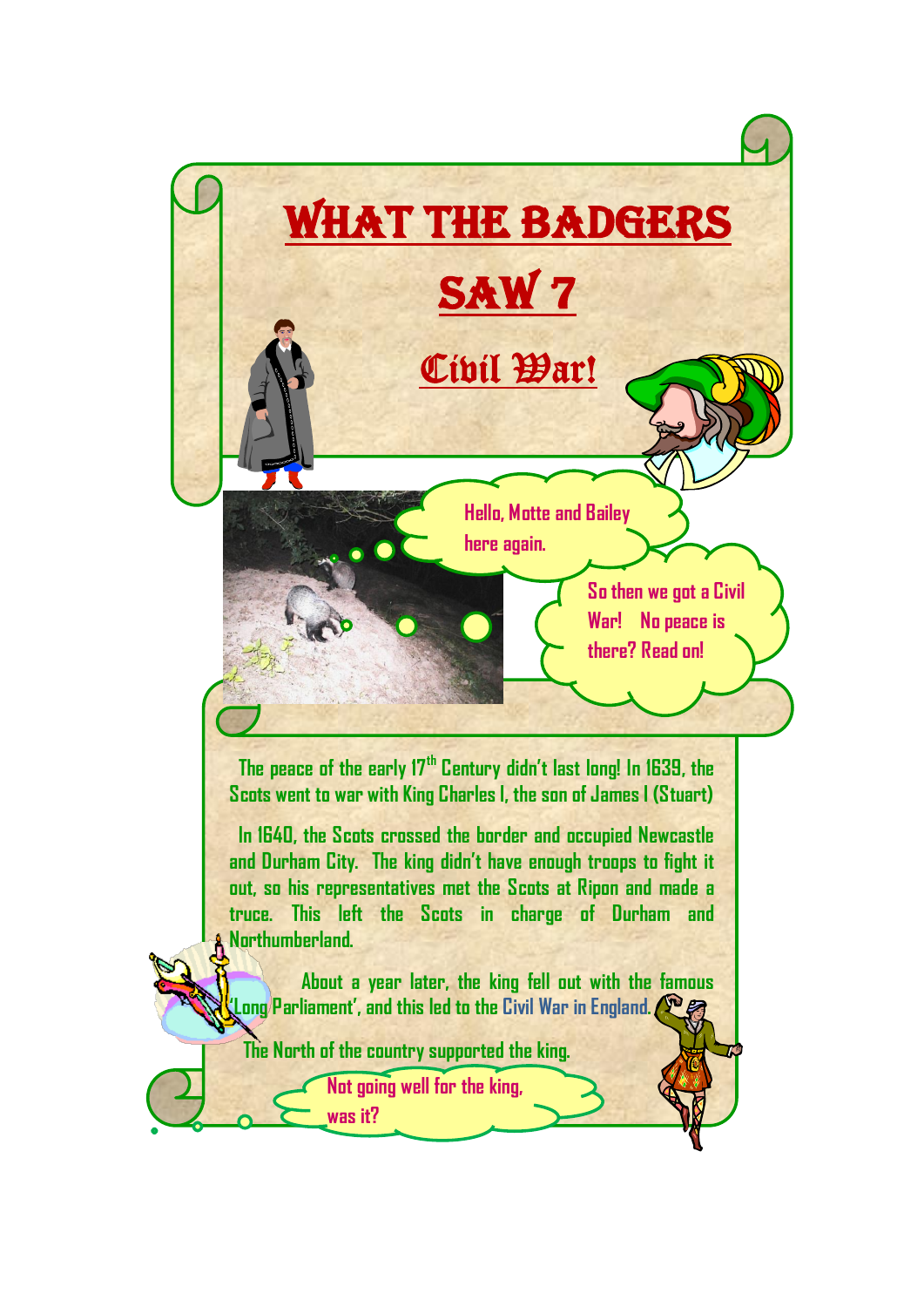**The first couple of years were fairly quiet in the north, (thank goodness – a bit of peace at last!) But, in 1644, the Scots invaded again – but this time they were on the side of Parliament, (the Roundheads). Newcastle held out, so they crossed the Tyne and**

**invaded County Durham. They had no trouble taking Sunderland. However, the king's men defeated them at Bolden. There was also fighting at South Shields.** 



 **The king's army then marched into Yorkshire, but it lost the Battle of Marston Moor. After that, the Scots took Newcastle again.** 

**Charles surrendered to the Scots in 1646, and he was a prisoner at Newcastle for nearly a year. Then they handed him over to Parliament. Two years later, in January 1649, he was executed!**

 **From the outbreak of the wars to the restoration of Charles's son, Charles II, the North suffered a lot of damage. Newcastle was badly damaged by the siege. The collieries were also damaged and trade almost stopped.**

 **After the execution, Parliament took all of the lands from the Bishop of Durham. Auckland Castle was sold to Sir Arthur Hazlerigg, who pulled part of it down. Sunderland and Houghtonle-Spring were sold to a man called George Fenwick and the Lord Mayor of London bought Durham Castle.**

**Our poor ancestors didn't have a great time, did they?**

 $\ddot{\bullet}$